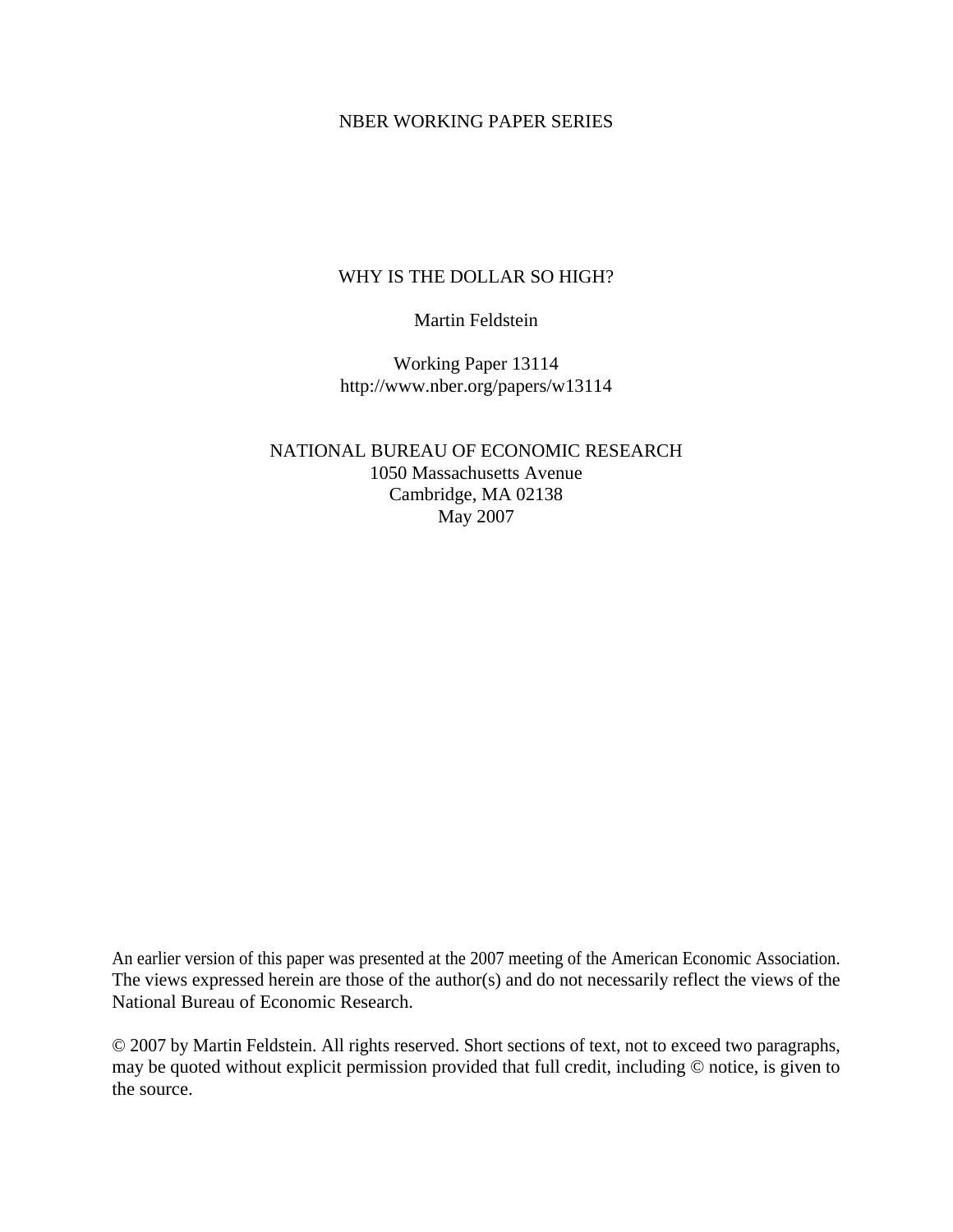Why is the Dollar So High? Martin Feldstein NBER Working Paper No. 13114 May 2007 JEL No. F3,F32

#### **ABSTRACT**

The level of the dollar is part of a complex general equilibrium system. Nevertheless, it is helpful to recognize that the high level of the dollar is necessary to generate the current account deficit equal to the difference between national saving and investment. Understanding the high level of the dollar therefore requires understanding the reasons for the low level of national saving in the United States. Reducing the large current account deficit will require both a higher rate of national saving and a more competitive dollar. Although the necessary decline in the real value of the dollar can in theory occur without a decline in the dollar's nominal value, the implied magnitude of the fall in the domestic price level is implausible. A decline of the real value of the dollar that is large enough to reduce the current account deficit significantly requires a significant decline in the nominal value of the dollar.

Martin Feldstein President and Chief Executive Officer NBER 1050 Massachusetts Avenue Cambridge, MA 02138-5398 msfeldst@nber.org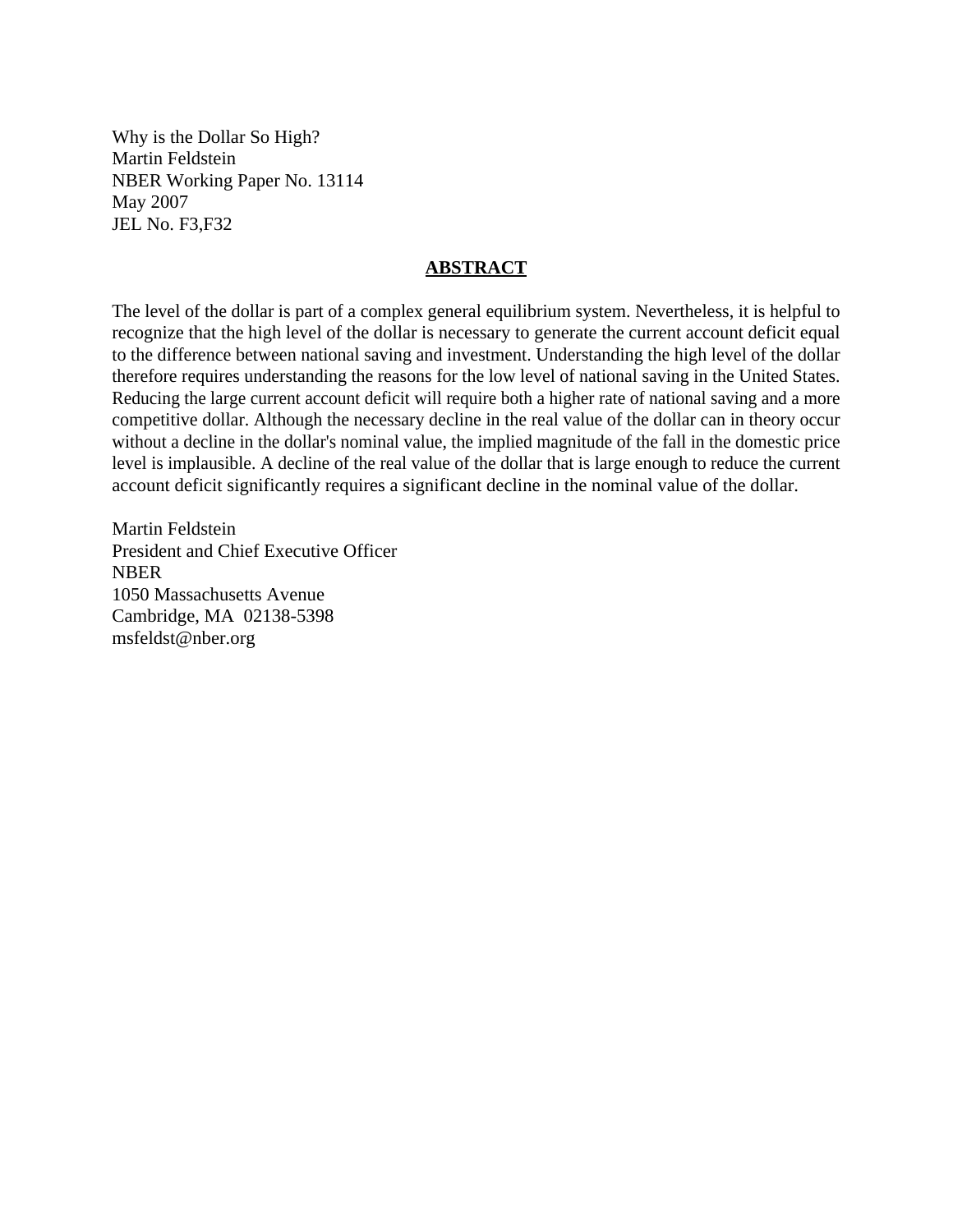### Why is the Dollar So High?

# Martin Feldstein\*

Although there is no natural measure of how high a currency is, the magnitude of the U.S. trade and current account deficits makes it clear that the dollar is very high relative to a long-run equilibrium level. The trade deficit in 2006 was about \$750 billion or nearly six percent of GDP and the current account deficit was some \$100 billion larger. These enormous deficits are unprecedented for the United States or for any other major industrial country.

In attempting to explain why the dollar is so high it is necessary to begin by recognizing that the dollar is one price in the complex general equilibrium system that describes the global economy. The level of the dollar is influenced by and in turn influences the interest rates, the trade volumes, and the levels of saving and investment, to name only some of the key variables. But while this is clearly true, it doesn't help to understand the fundamental process of dollar determination.

A more useful way to explain the high level of the dollar is to note that the dollar must be this high to generate a trade deficit<sup>1</sup> equal to the difference between national investment and national saving. The basic national income accounting identity tells us that investment minus saving equals imports minus exports. If

<sup>\*</sup> Professor of Economics, Harvard University, and President of the National Bureau of Economic Research. These remarks were presented at the 2007 meeting of the American Economic Association.

<sup>&</sup>lt;sup>1</sup>Technically, the current account deficit that includes both the trade deficit and the net investment deficit. I will use the term trade deficit as a convenient short hand.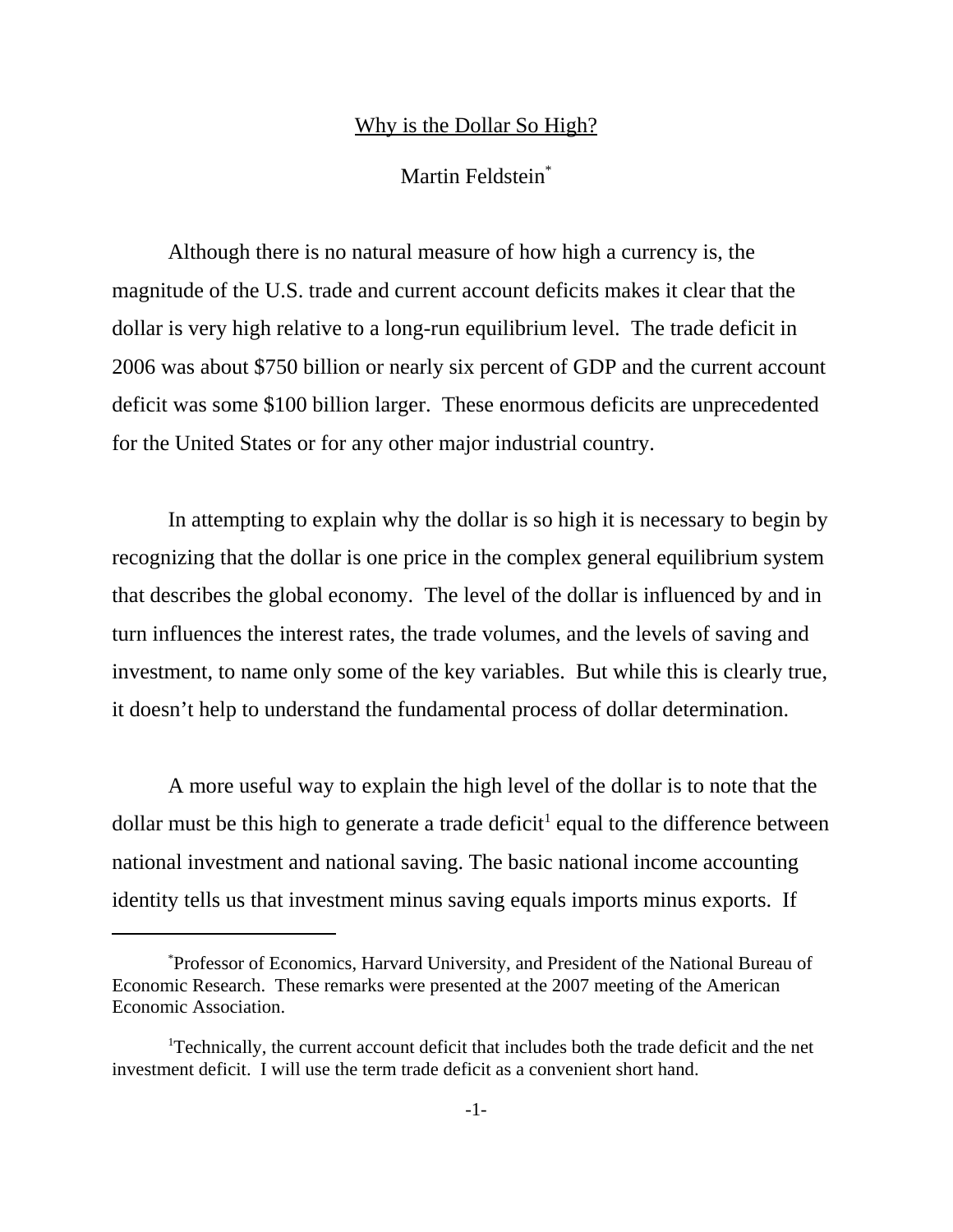saving is low relative to the investment (in plant and equipment, inventories and housing), we must have a trade deficit to bring in the resources to fill the gap. While many things influence the size of the trade deficit, the level of the dollar is one of the key determinants. Given an approximately full employment level of income at home and abroad and given the tastes of domestic and foreign consumers, the dollar is the key determinant.

This line of reasoning leads us to the low level of the U.S. saving rate as the primary cause of the high level of the dollar. The national saving rate includes business saving and government saving as well as the saving of households. Business saving (i.e., corporate retained earnings) is quite high, reflecting the strong level of profits. The fiscal deficit is relatively small at less than 2 percent of GDP. It is the low and falling level of household saving that is keeping national saving so low and thereby causing the saving-investment gap, and, in turn, the need for a high dollar to generate an equivalent trade deficit.

Personal saving as a percentage of disposable personal income has been falling in the United States since the beginning of the 1990s. At that time, personal saving was **about X percent** of disposable personal income. It declined gradually until it reached just 2.3 percent of disposable income in mid-2003. It then dropped sharply over the next two years to a negative minus 1.5 percent of disposable income. It remains at about that level now.

Two primary forces have been driving down the household saving rate: increasing wealth and, more recently, mortgage refinancing. The value of portfolio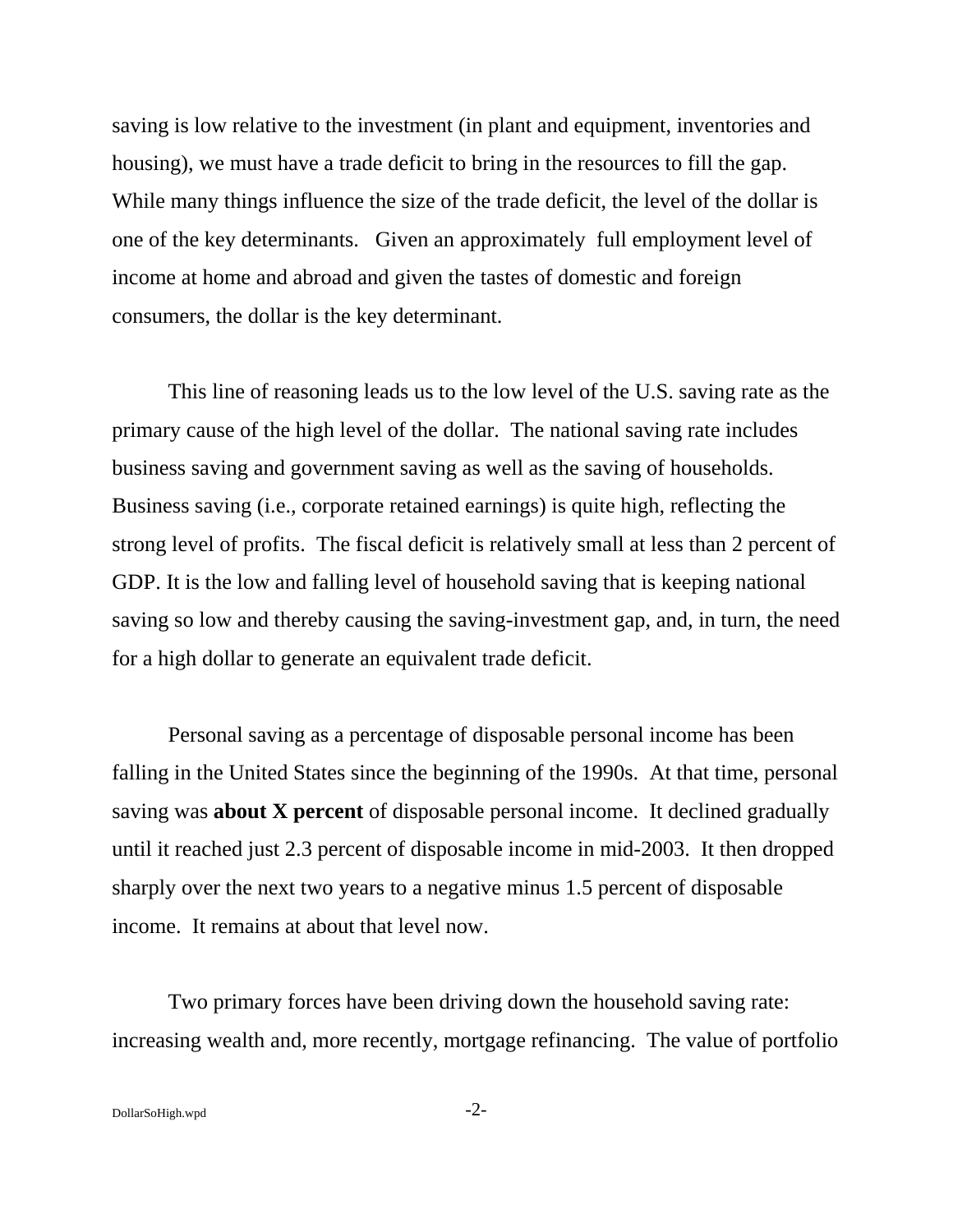wealth has increased as share prices have risen, with the S&P index in real terms 120 percent higher now than in 1990, a period during which real GDP rose only 60 percent**.** Even more striking has been the rise in the value of owner occupied housing. The value of that housing stock (divided by the consumer price index) rose by even faster with an even greater rise in the real value of the housing stock net of mortgage debt.

Individuals who are saving for retirement can rightly conclude that, because of these wealth increases, they can afford to save less. And retirees who are dissaving can look at their wealth and conclude that they can afford to dissave relatively more than previous generations of retirees. This has progressed to a point where the depressed saving of the savers and the increases dissaving of the dissavers has caused the net saving rate to be negative.

In addition to the effect of rising wealth, saving has recently been depressed by a surge in mortgage refinancing. When the Federal Reserve responded to its concern about the possibility of deflation by lowering the federal funds rate to 1 percent and promising to raise it only slowly, the long term rates fell, including the rates on long term mortgages. Since households can pay off and refinance their mortgages without penalty, many households did just that. They repaid their existing mortgages by borrowing at new lower interest rates. Because of the rising value of their homes, they were able to borrow more than the amount needed to repay their existing mortgages. Some of the extra funds that they extracted in this way were reinvested in financial assets but some were used to purchase consumer durables or spent on home improvements. Although the individuals might have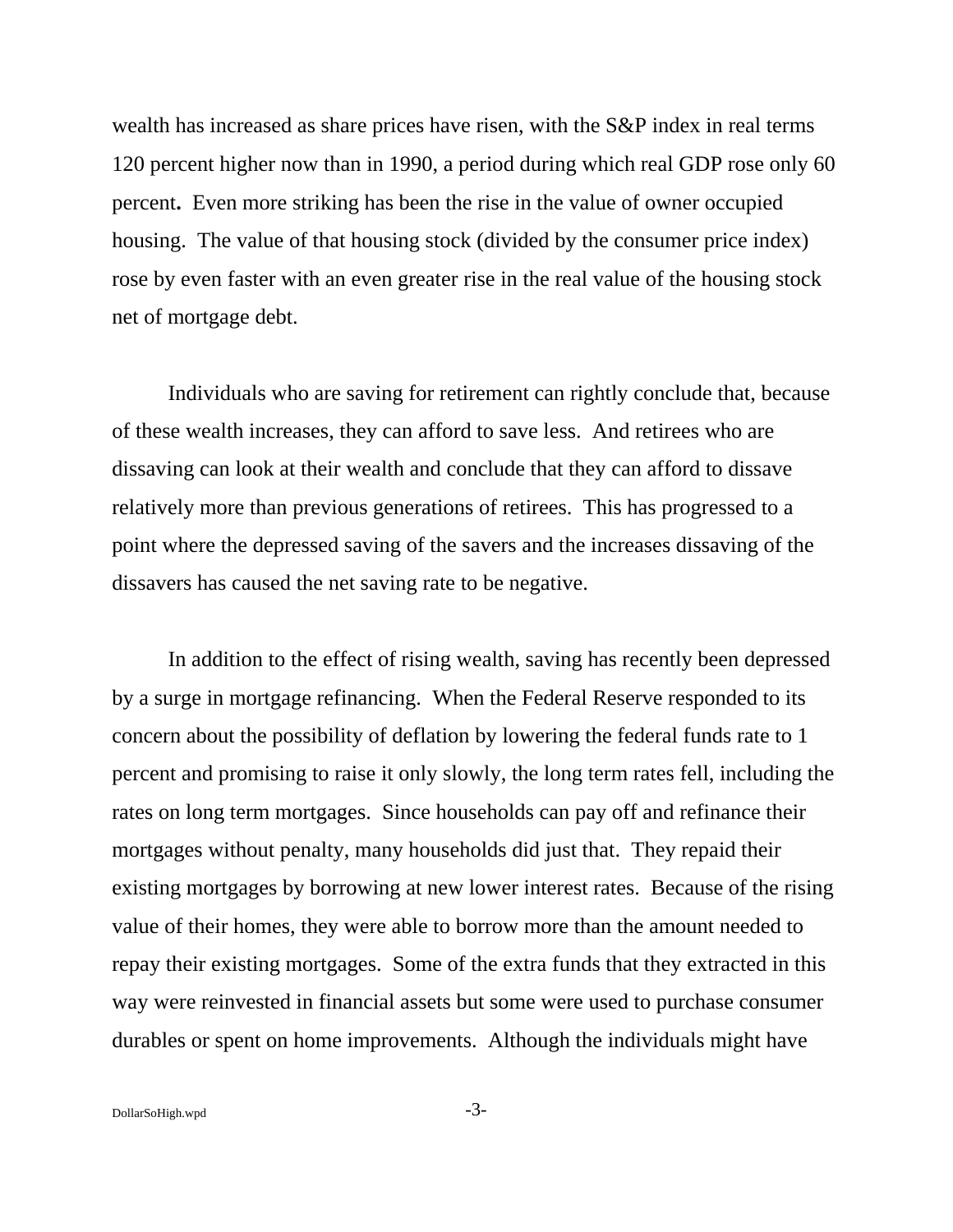regarded such spending as a form of investment, these outlays are treated as consumption in the national income accounts.

It is natural to ask why the low rate of saving did not reduce the rate of investment by a corresponding amount. As Charles Horioka and I showed many years ago (Feldstein and Horioka, 1980**)**, countries with a sustained low saving rate tend to have a low rate of investment. But that is a relationship that holds over decade long periods. In the short run, a decline in saving generally leads to a capital inflow to maintain the previous level of investment (Feldstein, 1983).

More specifically, the rate of investment continued at a relatively high level because the fall in saving did not cause the rate of interest to rise. The rate of interest did not rise because of the large availability of capital from abroad. Three sources of such capital inflow have been particularly important. First, the Chinese government stabilized the exchange rate between the dollar and the rinminbi by buying large volumes of U.S. Treasury securities, thus keeping down the interest rate on those bonds. Second, the Bank of Japan has pursued a low interest strategy, with the short rate close to zero. This encouraged private individuals in Japan and abroad to borrow yen, sell the yen for dollars, and invest the funds in dollar securities. This "yen carry trade" kept US rates lower than they would otherwise have been. And the rapid rise in the price of oil has created large amounts of investable funds in the oil producing countries which have been temporarily invested in dollar securities.

### Reducing the Trade Deficit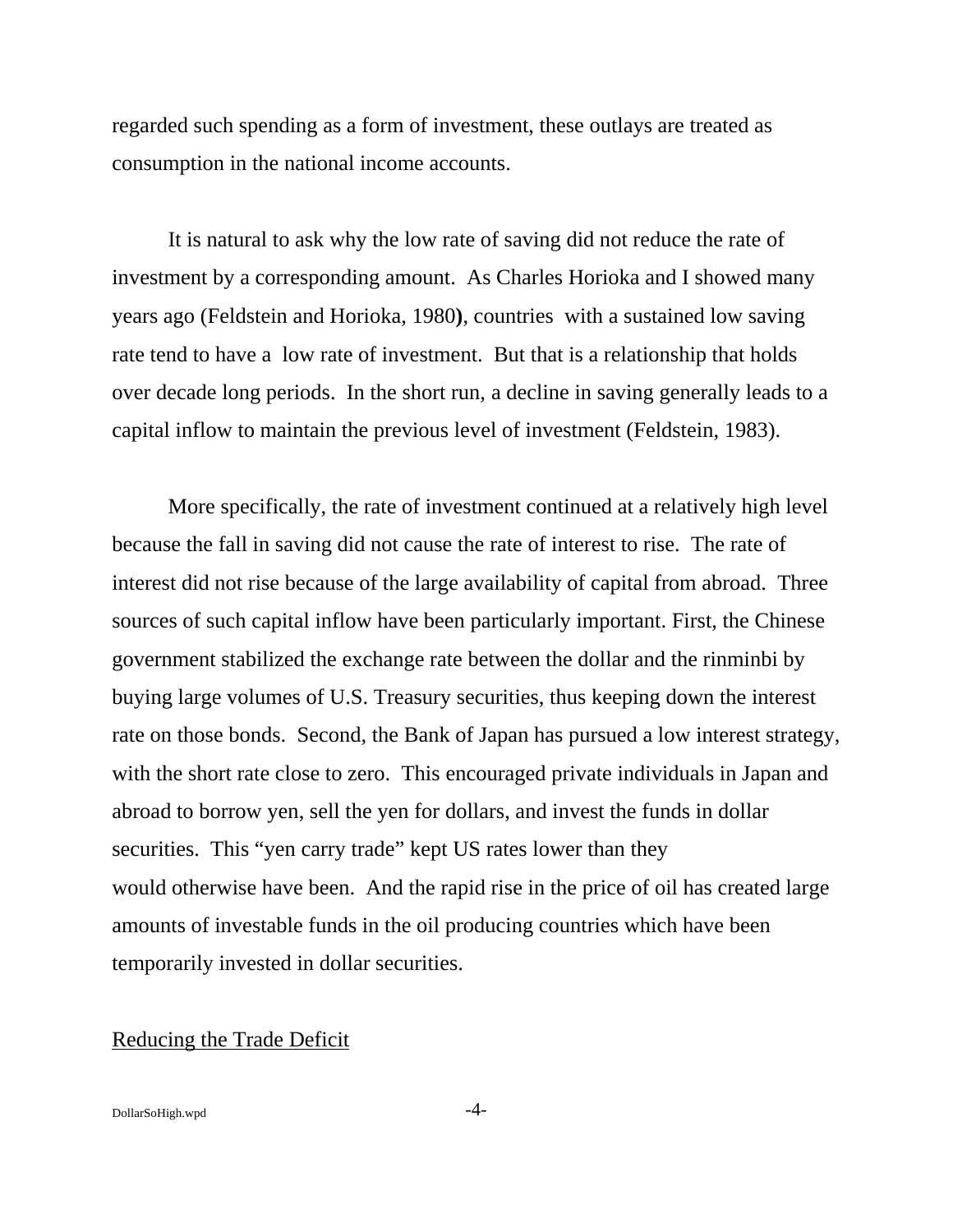What will it take to reduce the U.S. trade deficit? Reducing the trade deficit requires an increase in the U.S. saving rate or an equally large fall in business investment and residential construction. I believe that the adjustment will come primarily through a higher saving rate and that this will happen without any specific change in government policy. The household saving rate will rise because the two primary forces that have driven savings down will come to an end. First, the sharp rise in wealth caused by abnormal gains in share prices and house prices will not continue. Home prices are already beginning to decline and the prices of stocks are not likely to outperform earnings in the future in the way that they did in the past. Second, the mortgage refinancing will not continue to generate spendable cash for households as it has in the past. The decline in mortgage refinancing has not yet begun. But at a certain point there will be very few households with mortgage rates that exceed the rates available on new mortgages. There will also no longer be a stock of net equity that can be accessed by borrowing.

The increase in saving (or, more accurately, of saving relative to investment) is a necessary condition for reducing the trade deficit but it is not sufficient. Households and businesses in the United States and ab road must be given an incentive to spend more on American made goods and services and less on the goods and services made elsewhere in the world. That incentive, of course, is a change in the relative prices of American and foreign goods and services. The way in which this will come about is a decline in the value of the dollar relative to the value of other major currencies – the euro, the yen, the Chinese RAB, the British pound, etc.. When the dollar declines relative to the euro, as it has been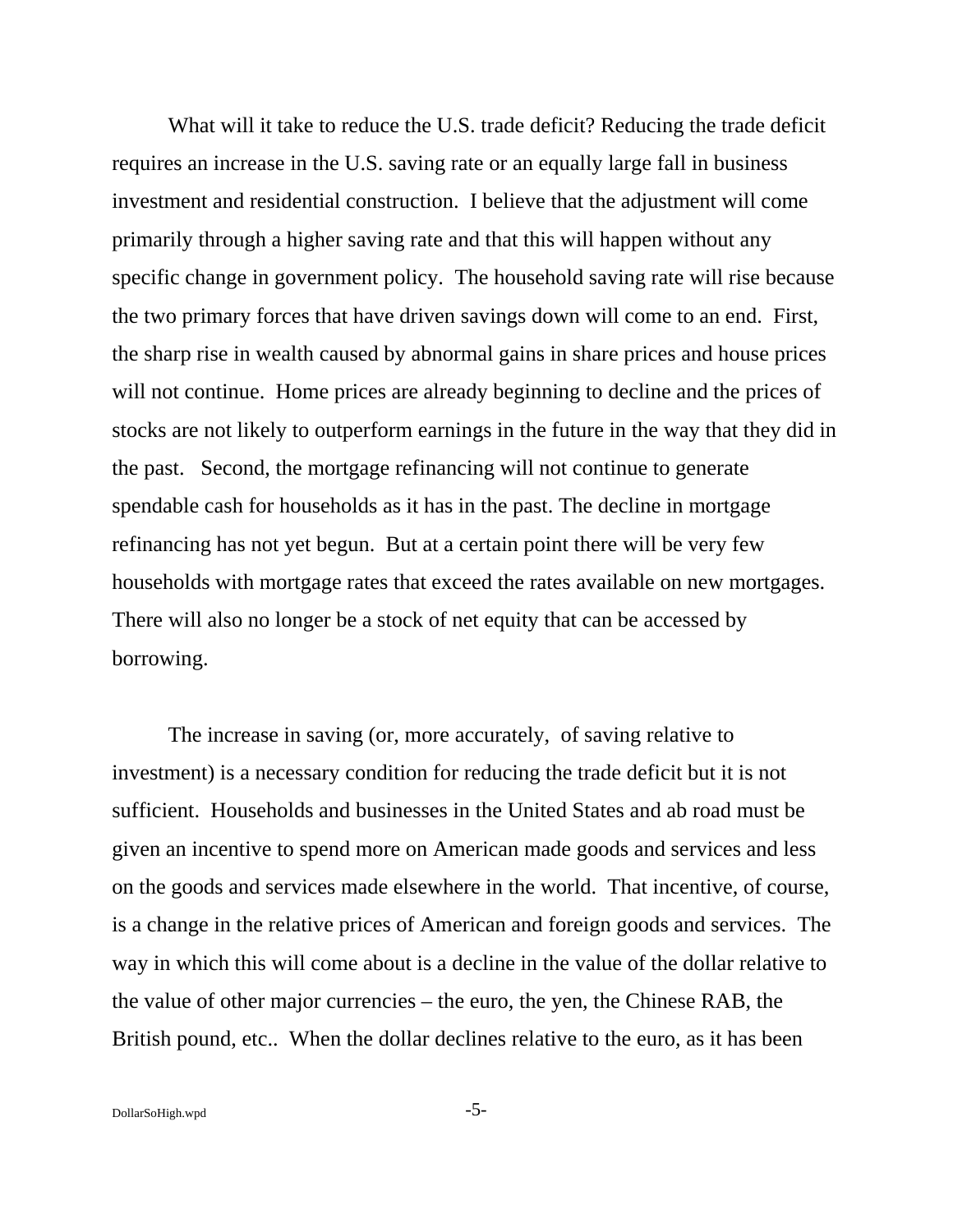over the past year, American goods are cheaper relative to European goods. That makes American households and businesses buy less in Europe and more in America. And the same happens in reverse for European buyers

It is of course possible in theory for the relative prices of American and foreign goods to change without any change in the nominal exchange rate. If the prices of all American goods and services were to fall by (say) 20 percent while the exchange rates remained unchanged, that would achieve a 20 percent real devaluation of the dollar. That would have the same effect as a 20 percent fall in the nominal exchange rate while the prices of US and foreign goods remained unchanged (or rose together as the same rate). There is, of course, no chance that U.S. prices would actually fall by anything like that. Similarly, while a 20 percent rise in all foreign prices would also cause such a change in the real exchange rate if nominal exchange rates remained unchanged, there is no chance of such an inflationary shift now that most countries are managing monetary policy to keep inflation very low. In short, changing relative prices will require a change in the nominal exchange rate.

Some people worry that even a large decline in the value of the dollar would not be able to change purchasing patterns enough to reduce the U.S. trade deficit. It is common to hear the concern that the U.S. no longer has the ability to manufacture and export. Or the worry that we will never be able to compete with the low labor costs that drive imports from countries like China or Vietnam.

Both of these worries are unfounded. The U.S. is a major exporter, selling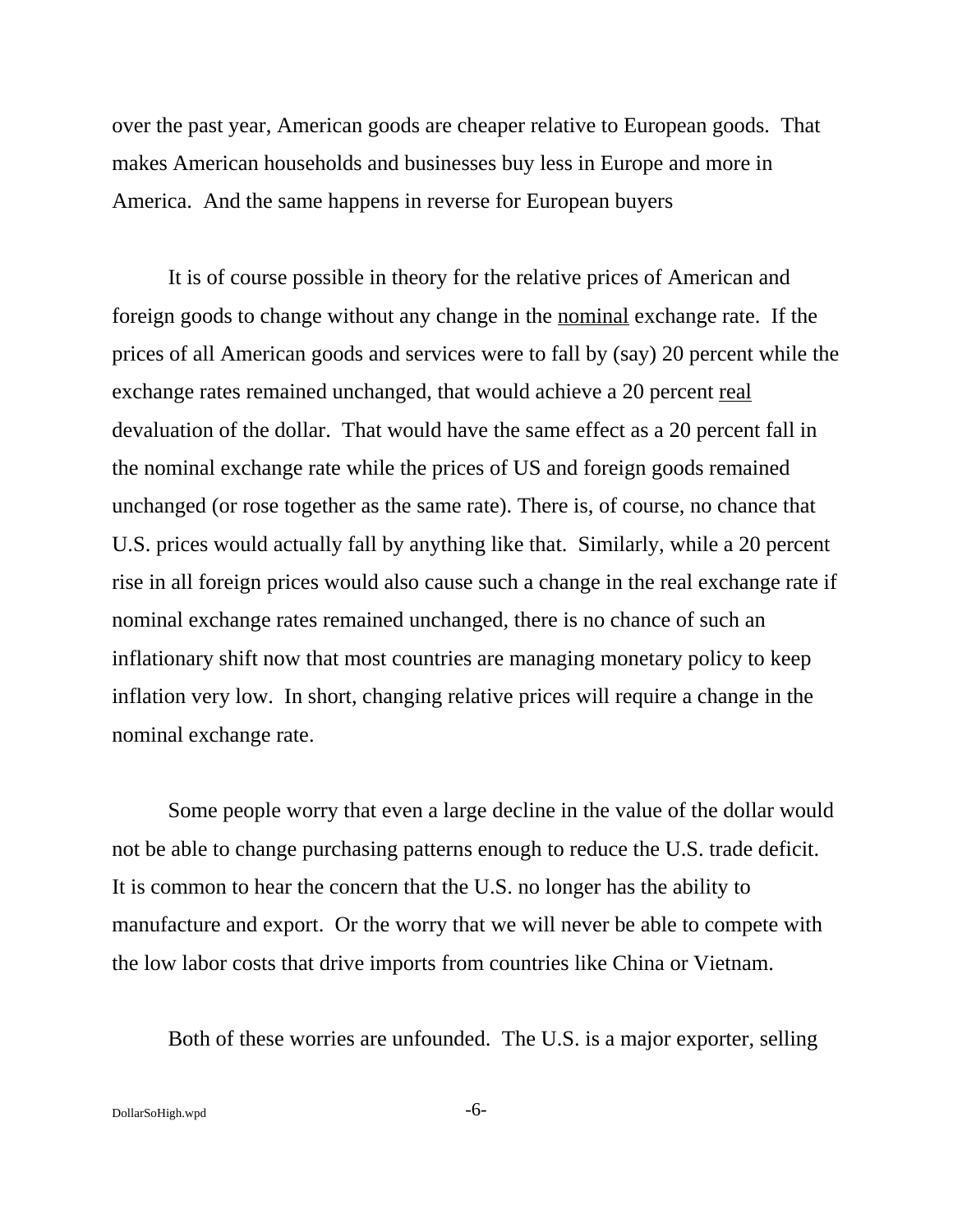more than \$1 trillion of goods to the rest of the world in the past 12 months. And as a lower dollar causes the price of those goods to become more competitive relative to the goods made in other countries, our exports will rise more rapidly. Caterpillar tractors compete with the Komatsu tractors made in Japan. Boeing airplanes compete with European airbus planes. California wine competes with wine from France, Italy and Spain. And as the dollar declines, these U.S. products will be mor e attractive to buyers at home and abroad.

About half of our imports come from h high wage countries including Canada, western Europe and Japan. A lower dollar relative to those currencies will cause a substitution of American made goods for the similar goods that we import from abroad.

But what about the goods that come from countries in which are very low? It is certainly true that American workers will not be able to compete in the production of such low cost goods. We will not see American factories making the products now produced in very low cost factories in some Asian countries. But instead of substituting American made goods for very similar imports, the lower dollar will cause Americans to buy a different mix of goods and services that are produced in the United States.

As the dollar declines relative to the Chinese yuan, the Korean won, and the Thai bhat, the dollar prices of those products will rise. American consumers will find them less attractive and will shift to buying U.S. goods and services. Much of that substitution will be to services which can only be produced in the U.S. For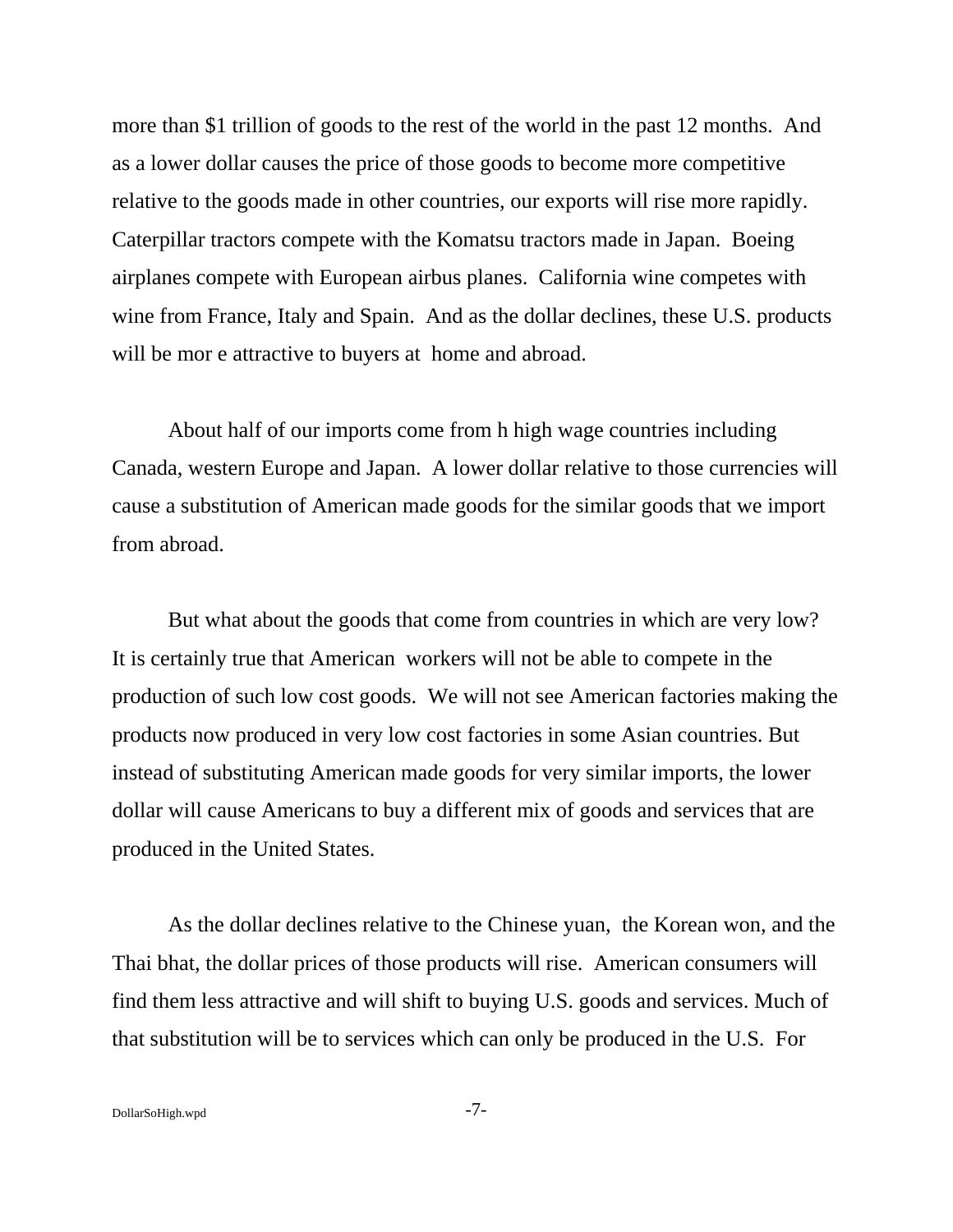example, as imported t-shirts and sneakers become more expensive, American consumers will spend more on meals away from home and on travel in the United States.

# The Sticky Dollar

Why has this not happened already? Why has the saving rate not increased and the dollar declined. I have already explained the special conditions that have caused the saving rate to remain low: rising wealth and continued opportunities to refinance mortgages. The continued high value of the dollar is more of a puzzle.

As I noted at the beginning of these remarks, the low saving rate creates a natural pressure for an overvalued dollar. But if the dollar were to fall before the saving rate declined, the level of aggregate demand in the U.S. would rise (more exports, fewer imports). That would push up interest rates, causing business investment and housing construction to decline and speeding up the end of mortgage refinancing. . This would shrink the current saving-investment balance and provide room for the increased net exports induced by the decline of the dollar.

A decline of the dollar would naturally be driven by the combination of an expectation that the dollar must fall to shrink the trade deficit and the small difference between interest rates on dollar bonds and euro denominated bonds. Financial investors who believe that the dollar must fall over the next few years at an average rate that exceeds the interest differential between US and foreign interest rates should prefer to hold foreign bonds. That portfolio shift should occur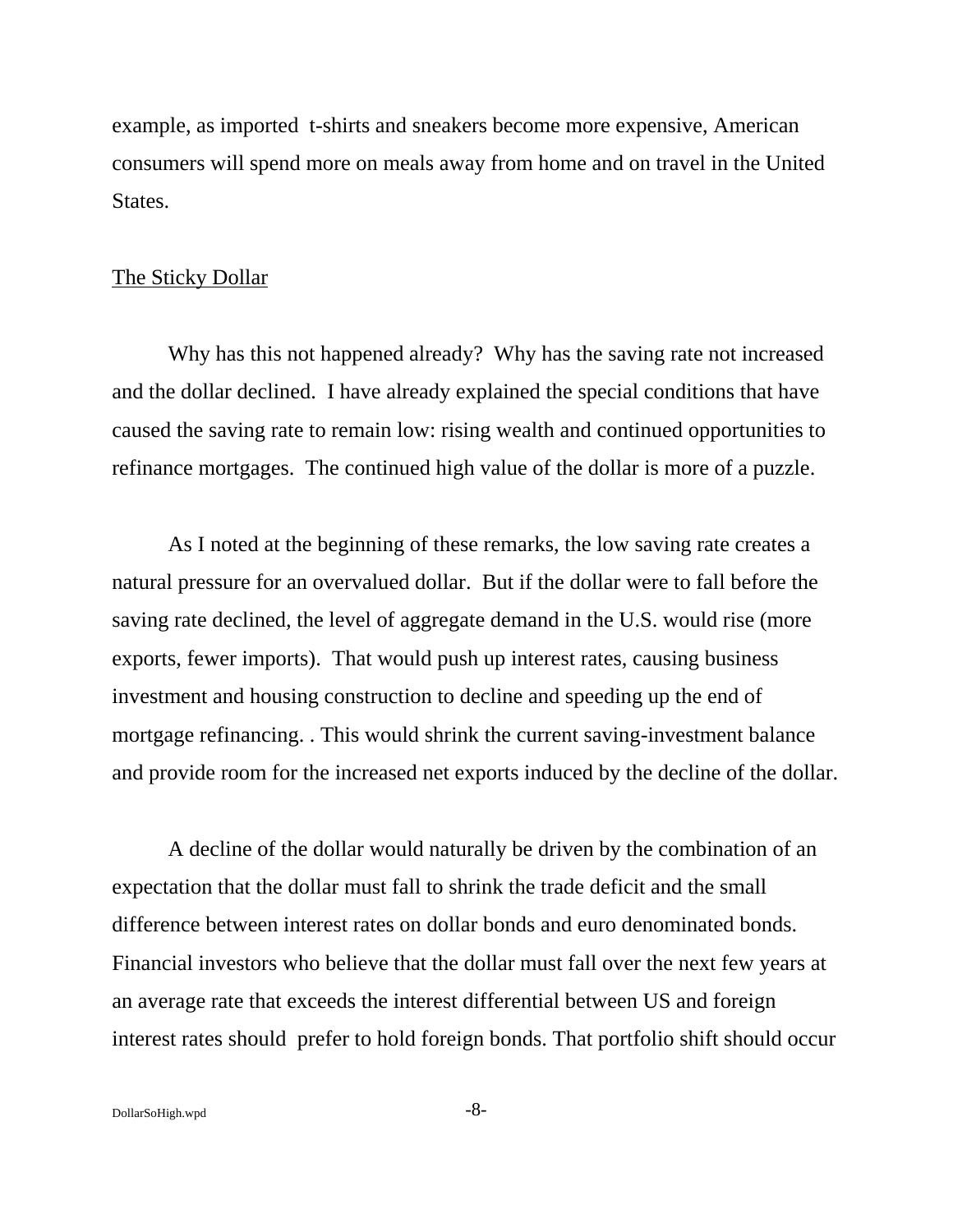until the dollar reaches a level at which further falls are no larger than the prevailing interest difference. The difference between dollar interest rates and the interest rate on similar European securities is now less than one percent. So an investor who believes that the dollar will decline by more than one percent a year should want to hold foreign bonds rather than dollar bonds.

Why has that not occurred? Why has the dollar declined only slowly relative to the euro and the pound and hardly at all relative to the Japanese yen and the Chinese yuan? A variety of forces have delayed the full adjustment of the dollar. The most obvious of these has been the massive intervention policy of the Chinese government that is designed to prevent an appreciation of the yuan and the resulting loss of competitiveness of Chinese products in global markets.

Although economists generally agree that a country cannot use exchange rate intervention to prevent the eventual decline of an overvalued currency (because they lack sufficient foreign exchange reserves to offset sustained foreign selling of their currency), a government can depress its own currency by supplying more of it. The Chinese have responded to the large trade surpluses and investment inflows by buying dollars for yuan and then sterilizing the increased money creation. In this way, the Chinese have accumulated more than \$1 trillion of foreign exchange reserves, mostly dollar assets. That buying of dollar bonds has strengthened the dollar and offset the effect of those who would shift dollars to yuan in anticipation of a fall of the dollar relative to the yuan.

The government of Japan now follows a different strategy to stimulate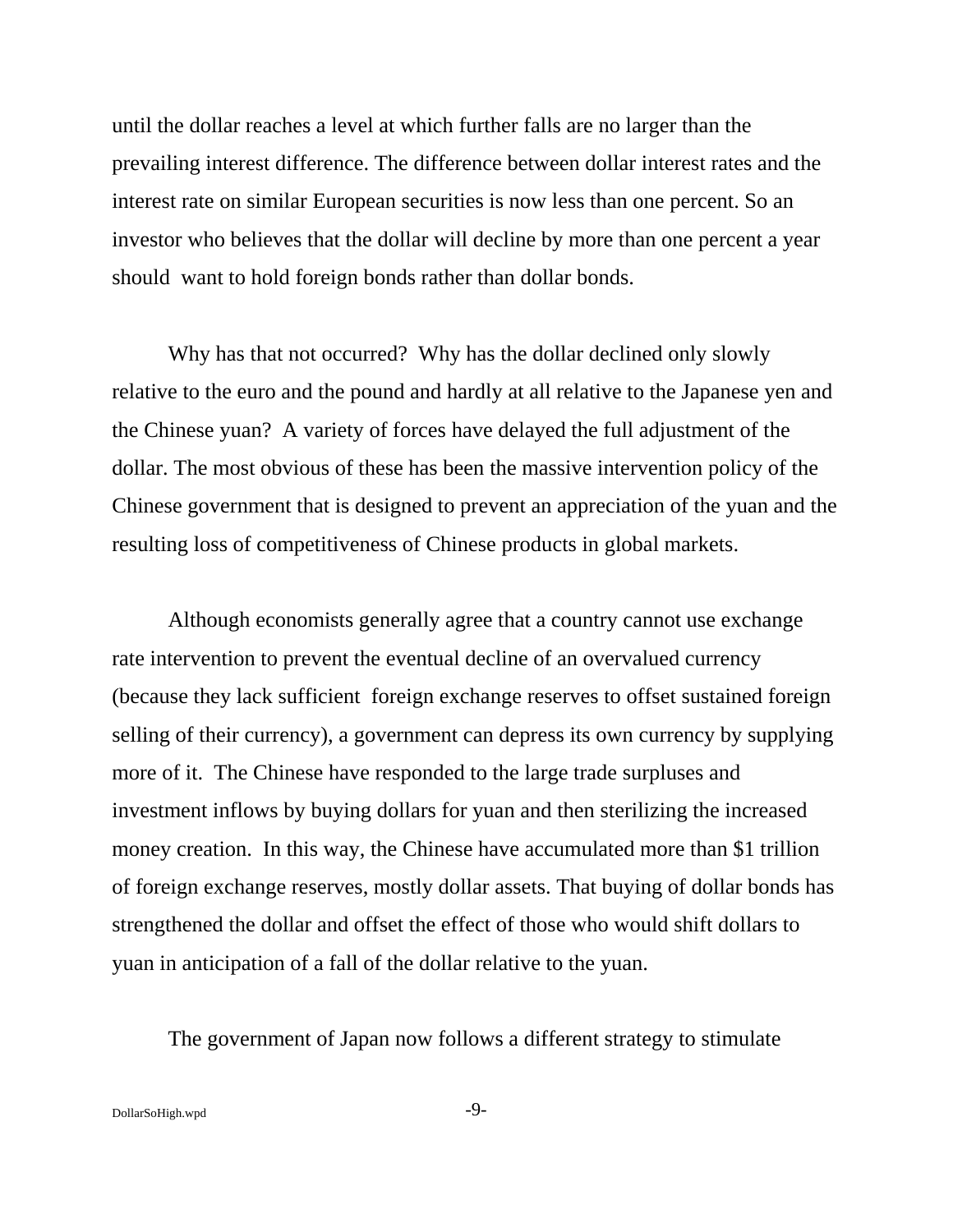exports by depressing the value of the yen. Until a few years ago, the Bank of Japan engaged in massive currency market intervention, effectively buying up surplus dollars that came to Japan as a result of its trade surplus and investment inflow much as the Chinese now do. More recently, this intervention ended and was replaced by a more traditional policy of depressing the currency by maintaining a very low rate of interest. With short term interest rates close to zero, it was and is attractive for investors to borrow yen, convert that yen into dollars on which they can earn a higher interest rate. The interest difference has been as high as five percentage points, implying that an investor who borrows yen and lends dollars will gain as long as the dollar does not fall by more than five percent during the year. This "yen carry trade" has been a major source of demand for dollars, keeping the dollar artificially high.

In addition to these government policies, the dollar has been supported by private investors whose strategy does not accurately reflect the risks and returns of their investments in dollars. Although many investors in the foreign exchange markets may be sophisticated, there is substantial evidence of trading based on socalled momentum strategies ("The trend is your friend.") and other false views about this market.

There are at least four examples of these "false views." First is the belief that the U.S. government favors a strong dollar and would take steps to reverse a dollar decline. U.S. Treasury secretaries for at least the past 15 years have repeated the mantra that a strong dollar is good for the United States . In fact, the Treasury department has taken no steps to resists or reverse the fall of the dollar against the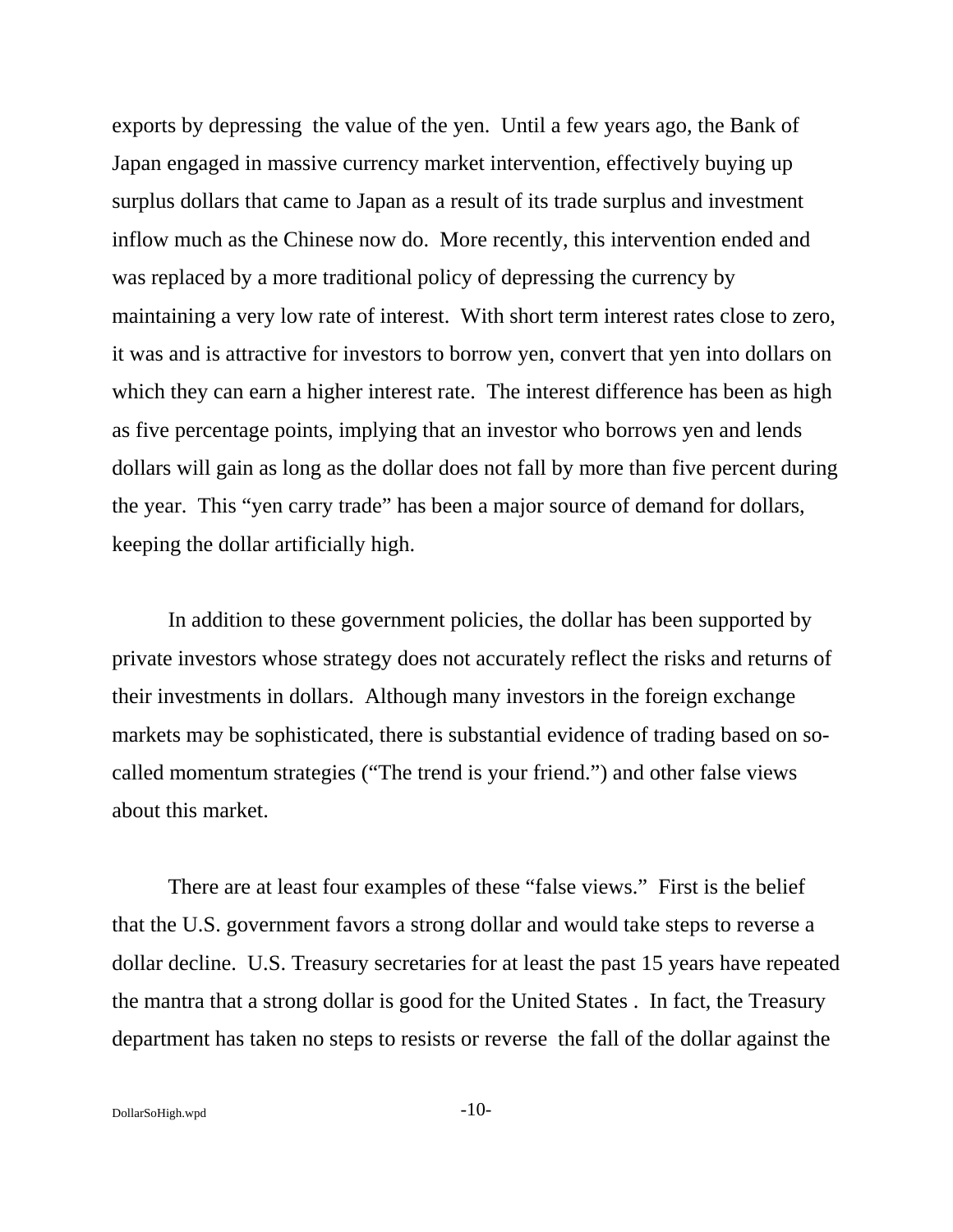euro and the pound. A no intervention policy seems a more accurate description of the likely future policy as well.

Second is the belief that the trade deficit can be eliminated without a decline of the dollar. The statements of eminent economists and widely read financial journalists reinforces this view. As I have already noted, this is theoretically feasible but would require implausibly large movements of the price level in the United States and our trading partners.

The idea that the trade and current account imbalances can be corrected without a change in exchange rates is reinforced by the rhetoric of the International Monetary Fund that point to the need to reverse global imbalances and then describe what it believes will be needed to bring that about: higher saving in the US, increased productivity in Europe, more investment in the OPEC countries, and greater exchange rate flexibility by the Chinese. A general adjustment of the dollar relative to all currencies is not mentioned. The same is true of the pronouncements of the G-8 and other official bodies.

A third source of confusion is the belief that the current level of the dollar may be satisfactory because "the U.S .is an attractive destination for private investments and therefore has no trouble financing its trade deficit at this level of the dollar." The evidence for this position comes from the monthly reports of the U.S. Treasury department (the Treasury international capital reports) that appear to show that the capital inflow often exceeds the trade deficit and that these funds are coming from private investors.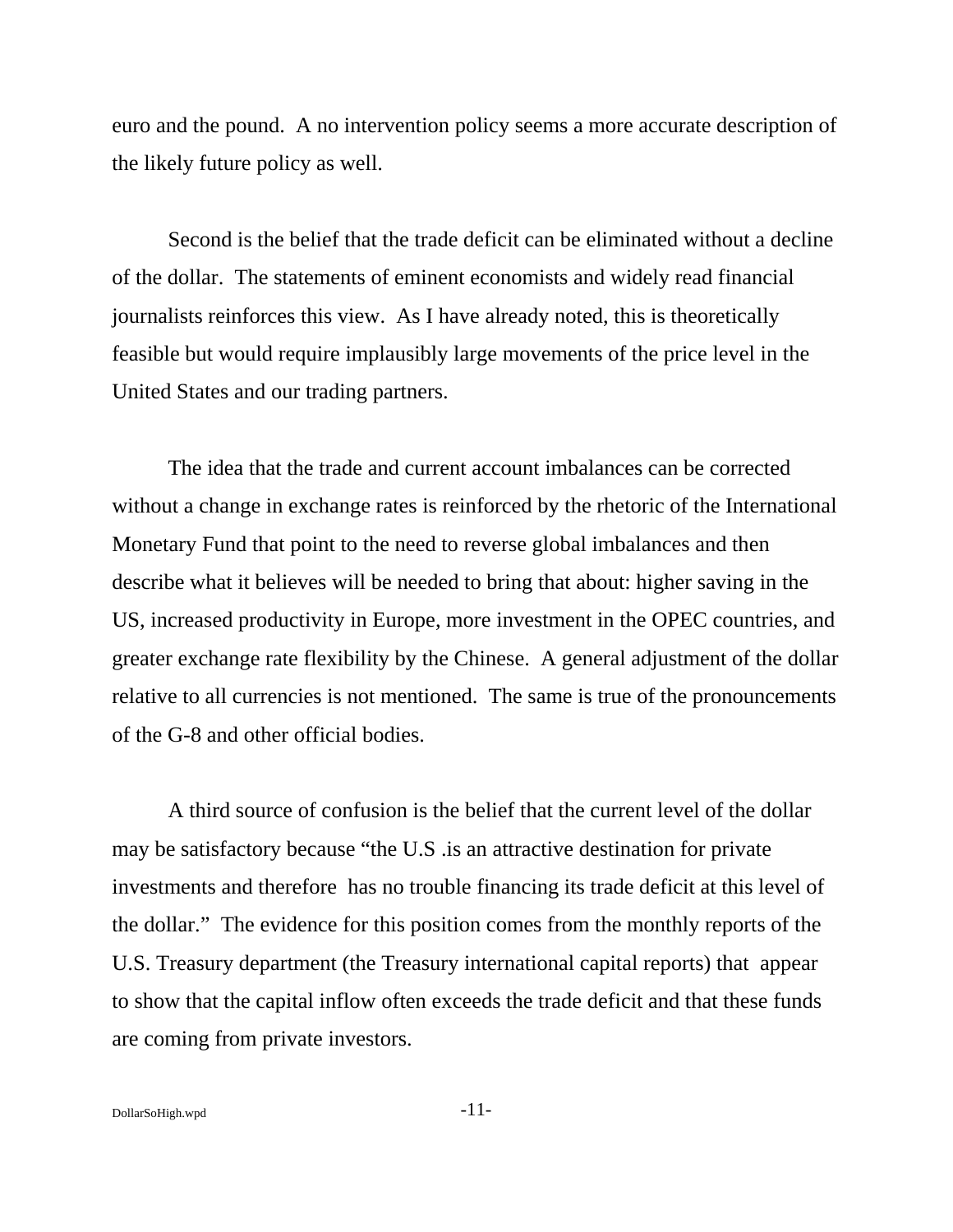Neither inference is warranted by the actual evidence. Since the U.S. government does not intervene in the foreign exchange market, the monthly capital inflow must exactly equal the size of the current account deficit that needs to be financed. Any difference between this current account deficit and the Treasury report's measure of the capital inflow simply reflects the fact that the Treasury data exclude certain forms of capital movements, including non-financial foreign direct investment, short term portfolio investments and bank loans and deposits. So there is no evidence in the Treasury reports about the ease or difficulty in financing the trade deficit.

The classification of the capital inflow as coming from private sources is also misleading because transactions are classified according to the nature of the transactor rather than of the ultimate source of funds. When the government of an oil producing country buys U.S. Treasury bonds through a British bank, the transaction is recorded as a purchase by a private British buyer.

These widely reported monthly statistics no doubt convince some investors, as they appear to convince the journalists who report these numbers, that the U.S. attracts large volumes of private capital because of the attractiveness of investing in the United States economy. In fact, the funds that come to the U.S. now are almost elusively in the form of bond purchases rather than equity inflows and therefore, given the small interest difference, are likely to be primarily government funds rather than private investors.

Fourth, market participants focus on very short term conditions rather than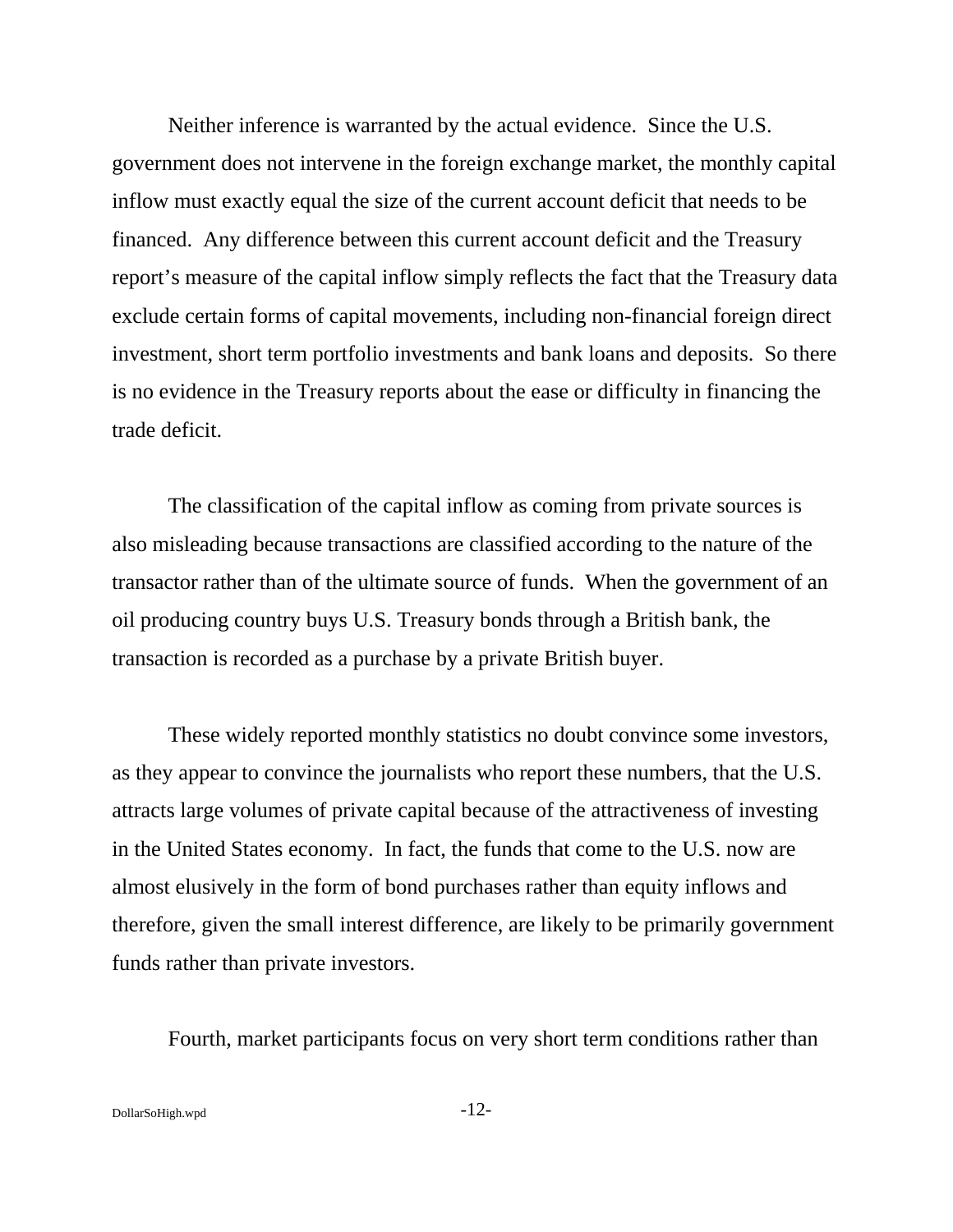longer term fundamentals. The trade deficit and the growing exposure of foreign investors to dollar assets should persuade investors that the dollar will have to fall by more than the small interest differential. But much of the movement of the dollar exchange rate responds to short term shifts in economic conditions that are expected to cause small changes in interest rates.

 I believe that all of these forces that are supporting the dollar will change in the period ahead. The Chinese are unhappy with their large dollar exposure and are committed to increasing domestic consumption as the way to maintain aggregate demand and increase employment. The Japanese see their economy improving and will allow interest rates to rise. More importantly the investors who are pursuing the yen carry trade will increasingly recognize that this is a risky strategy in which the appreciation of the yen relative to the dollar may outweigh the interest differential. The four false views about the sustainability of the current exchange rate will change as investors learn more about each of these issues and as they see the dollar decline relative to major currencies.

The primary risk going forward is that the decline of the dollar and the rise of the saving rate will happen at different speeds, leading to domestic imbalances. If the dollar falls while the saving rate remains very low, the increase in net exports will cause a rise in interest rates and a decline of fixed investment and other interest sensitive forms of spending. This narrowly focused decline of demand would be more destabilizing to the economy than a rise in net exports balanced by a broad-based decline in consumption.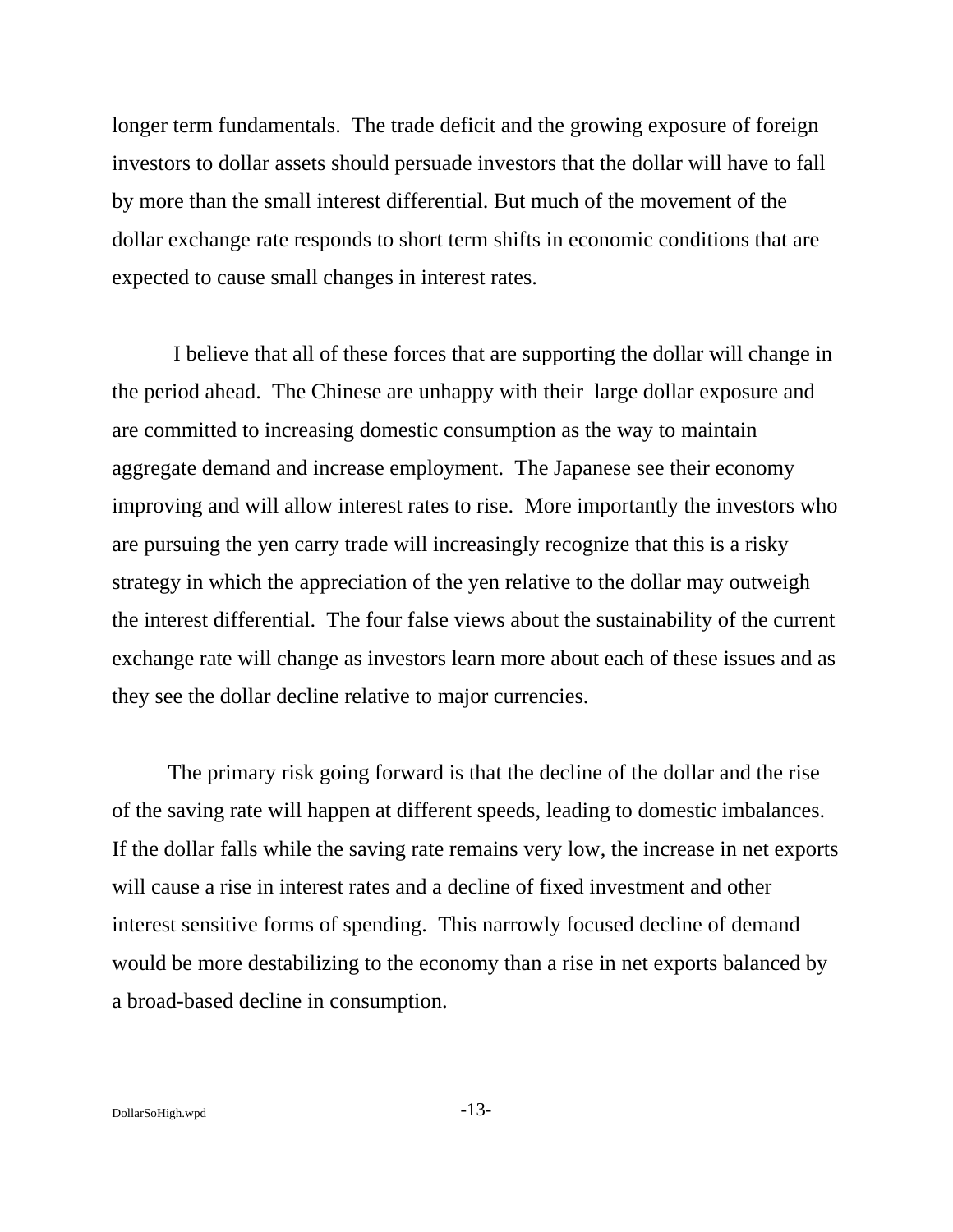Alternatively, if the saving rate rises significantly without a corresponding decline of the dollar the reduction in consume spending will cause a general decline in U.S. aggregate demand and a rise in unemployment. Because of lags between the dollar decline and the rise of net exports, the domestic weakness will occur unless the dollar decline precedes the rise in saving.

Weakness of the U.S. economy would eventually cause the dollar to decline unless foreign governments seek to protect their own net exports by policies that prevent a rise in the value of their currencies, either by intention or by the pursuit of an expansionary monetary policy rather than a fiscal policy. The perception that foreign governments are preventing a recovery of the U.S. economy by such policies would exacerbate already troubling rise in protectionist sentiment in the United States.

The best hope for a smooth adjustment of both the global and U.S. imbalances would be a substantial fall of the dollar followed by a significant rise in the U.S. saving rate and a policy of fiscal stimulus in other countries. Achieving this will require both good policies and good luck.

### END

### References

Feldstein, Martin (1983) "Domestic Saving and International Capital Movements in the Long Run and Short Run," European Economic Review 21 (1-2) pp 129-51